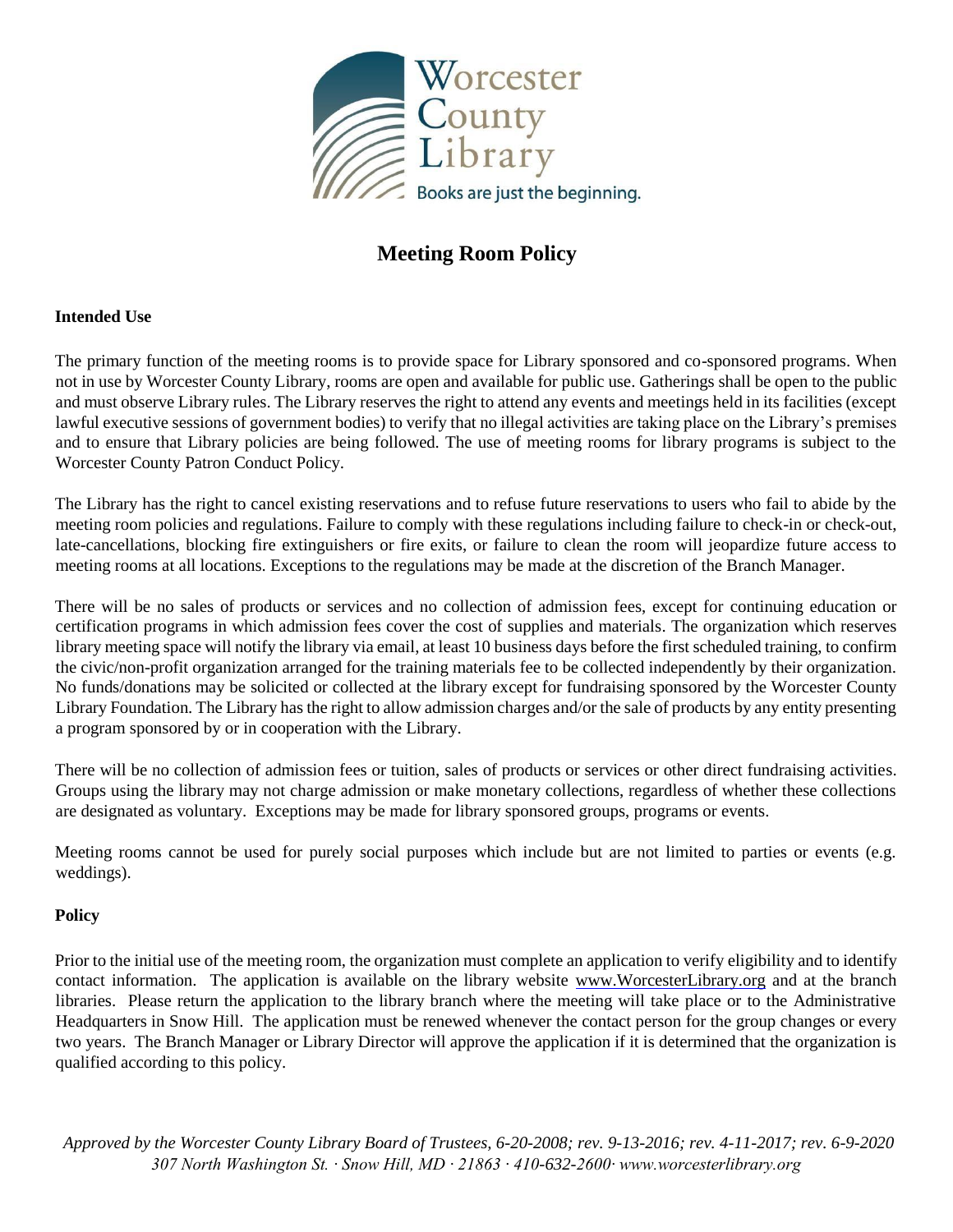- Library events have first priority for the use of the rooms, to accommodate meetings of the Library Board of Trustees, Friends of the Library groups, or for library programs and trainings for library staff. With proper notice, the library may cancel or re-schedule a meeting room reservation.
- In the event of severe weather or an emergency which prevents safe access to the facility or library parking, access to the meeting room will be cancelled. The library will contact the group's representative. A message will be added to the library website. When possible, a sign will be posted on the door of the library.
- Any meeting or event in a library meeting room is open to anyone who may choose to attend.
- Reservations for meeting rooms will be made on a first-come, first-served basis. Reservations can be made up to 12 months in advance. When the group contact changes the application must be renewed to include new contact information.
- Any group that reserves a meeting room agrees to inform the library as soon as possible if it becomes necessary to cancel or re-schedule an event. A pattern of cancellations or several cancellations with little or no notice may lead to the imposition of fees, the loss of meeting privileges, or both.
- Use of the meeting room before or after normal operating hours of the library may be permitted at the discretion of the Branch Manager, Library Director, or his/her designee. Such before- or after-hours use may require payment of fees to assure proper building security.
- The Worcester County Library, its Board of Trustees and employees assume no responsibility for the actions, opinions, or expressed points of view of the organizations that sponsor or host meetings or the individuals who attend meetings and events on library premises.

## **Liability**

The library assumes no responsibility for loss, theft, or damage to personal items, equipment, or vehicles in the parking lot. Signing of the application by an individual or any representative of the group and/or organization releases the library of any responsibility for damage or loss suffered during the period of agreement. The individual and/or organization shall indemnify, defend and hold harmless Worcester County, Worcester County Library and its officers, agents, and employees from and against any and all claims, suits, actions of any kind, arising and resulting and accruing from any negligent act, omission or error of the individual and/or organization resulting in or relating to personal injuries or property damage arising from the use of the library's meeting room to the extent permissible by Maryland State Law.

#### **Non-Endorsement**

Permission to reserve and use a space does not constitute an endorsement by the Library of the group, program or point of view expressed. The name of the Library may not be used in any publicity for non-library sponsored or co-sponsored meeting except to designate the meeting location. The Library may not be identified as a co-sponsor of a meeting without prior written approval.

## **Charges**

 A group or organization may reserve a particular branch library's meeting room with no charge up to six times in a 12-month period. Meetings beyond the sixth may be permitted on a space-available basis, scheduled no more than

*Approved by the Worcester County Library Board of Trustees, 6-20-2008; rev. 9-13-2016; rev. 4-11-2017; rev. 6-9-2020 307 North Washington St. ∙ Snow Hill, MD ∙ 21863 ∙ 410-632-2600∙ www.worcesterlibrary.org*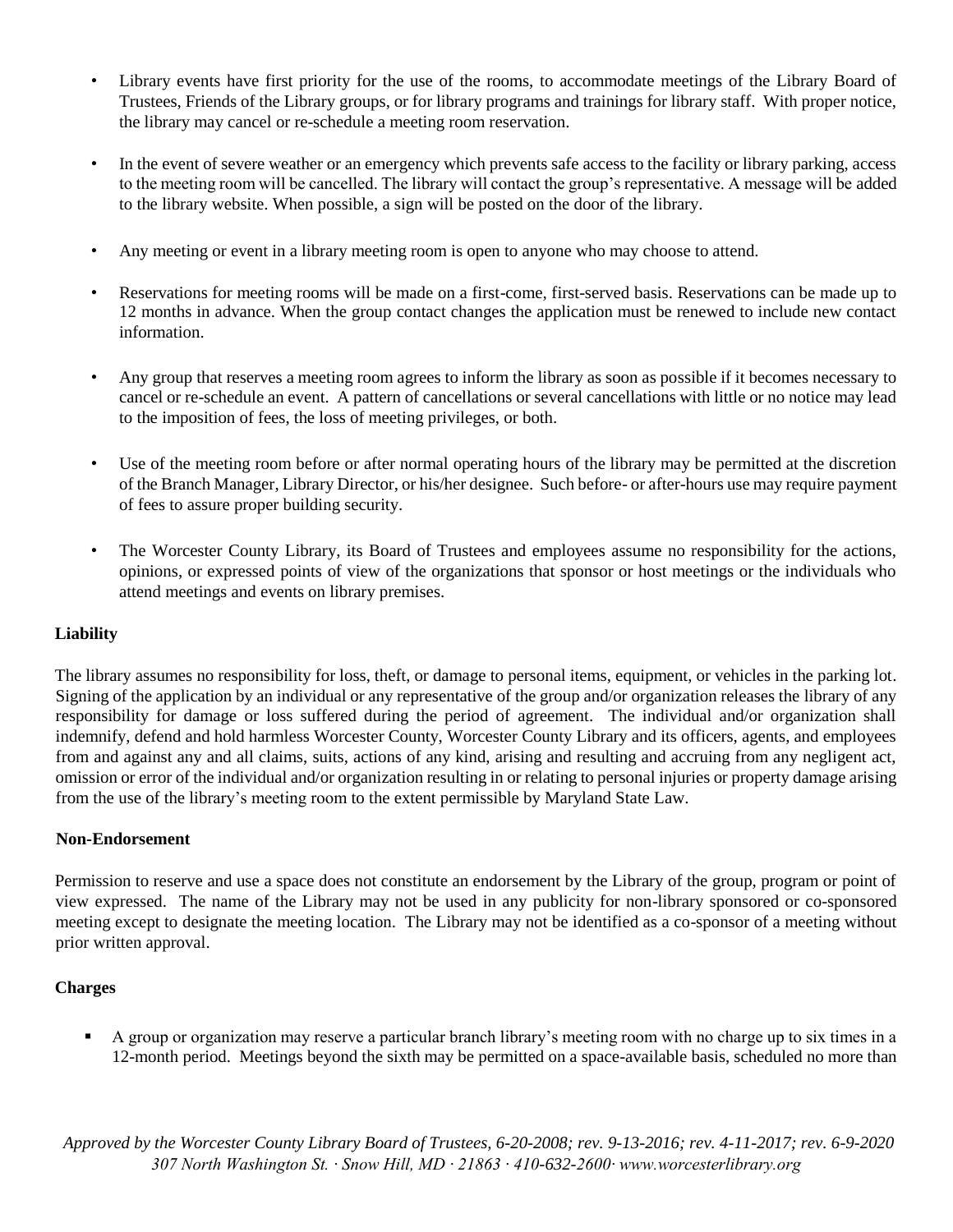2 months in advance and will require payment of a \$10.00 fee. This rule is to ensure that all community organizations have the opportunity to use the library's meeting room space.

## **Meeting Room Policy Addendum**

Meetings of homeowners organizations fall outside the permitted uses of library meeting rooms as specified in the Meeting Room Policy. Because homeowners groups have been meeting in libraries for years, the Worcester County Library Board of Trustees has voted to continue to permit such meetings but to add a small fee, in recognition of the special use that such meetings constitute.

Meetings of homeowners' organizations will require payment of a \$25.00 fee each time up to six meetings per year. For the seventh and any following meetings in a 12-month period, the fee is \$35.00.

*Approved by the Worcester County Library Board of Trustees, October 16, 2012* 

#### **General Rules and Regulations**

- A meeting room reservation is not confirmed until an email, electronic document, or fax is sent by the Worcester County Library to the requesting contact.
- All printed material advertising the meeting, including newspaper advertisement must include the following disclaimer: "Use of library meeting space does not constitute endorsement of this organization, this program or its content by the Worcester County Library." Any publicity, including brochures, flyers, radio and TV announcements, newspaper ads, social media posts, etc., must carry the name and telephone number of the individual or organization sponsoring the meeting. The library may not be identified or implied as a sponsor. The library telephone number may not appear on the publicity.)
- Any group that uses a library meeting room agrees to be responsible for setting up the room as it wishes and returning the room to its original condition.
- Any group that uses a library meeting room agrees to be responsible for any damage to the room, furnishings, furniture or equipment during the time of the group's use.
- Users must abide by all local, state, and federal laws and fire codes. While on Library property, users must abide by the Library's Rules of Conduct. Alcoholic beverages are not permitted. No furniture or objects may be placed within 3 feet of fire extinguishers or fire exits.
- Individuals may use cameras, tape recorders or other devices to create sound and/or visual records of all or portions of a meeting if such recording is acceptable to the person conducting the meeting and with authorization from the Branch Manager or Library Director. If such activity is not acceptable to the person conducting the meeting and if it is not protected by relevant local, state, or federal law, then such recording will not be permitted. Library staff and trustees may exercise discretion about the placement of cameras and recording equipment to ensure safety and comfort of those attending the meeting.